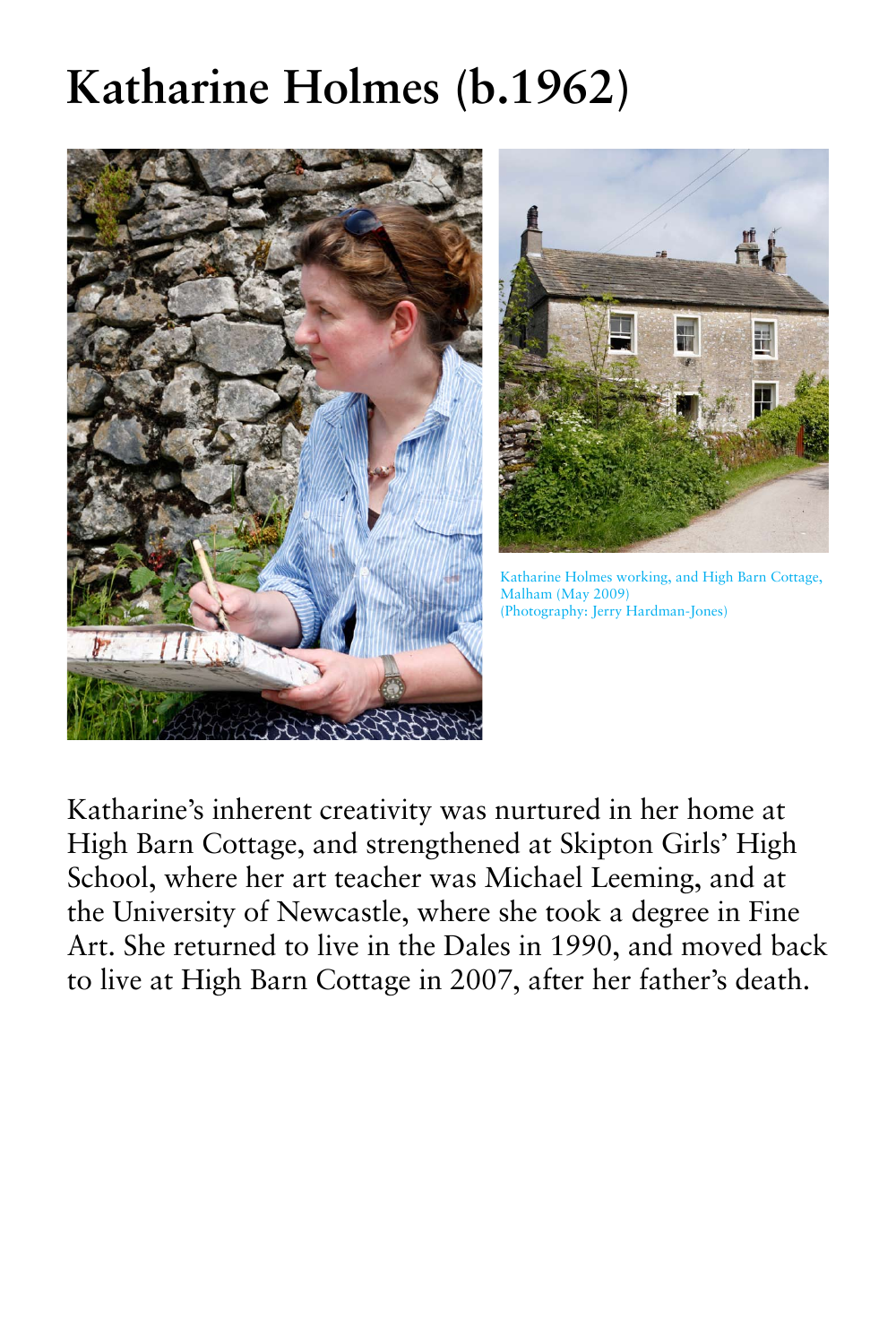Born in Aberford, Philippa was the third of Constance and Sidney's four children. She was a student at Bradford School of Art during the Second World War, and started her career as an occupational therapist. She later trained as a teacher in Art and English at Bretton Hall College near Wakefield, but gave up teaching when she married Ted Holmes in 1957. They moved with their only child, Katharine, to live with Constance at High Barn Cottage in the mid 1960s.

## **Philippa Holmes (1921-1999)**







Above left: left to right: Philippa, Constance, Margaret and Mary (Courtesy Pearson Family Archive) Below left: Philippa painting with the young Katharine (Courtesy Pearson Family Archive). Right: the pantry at High Barn Cottage. (Photography: Jerry Hardman-Jones)